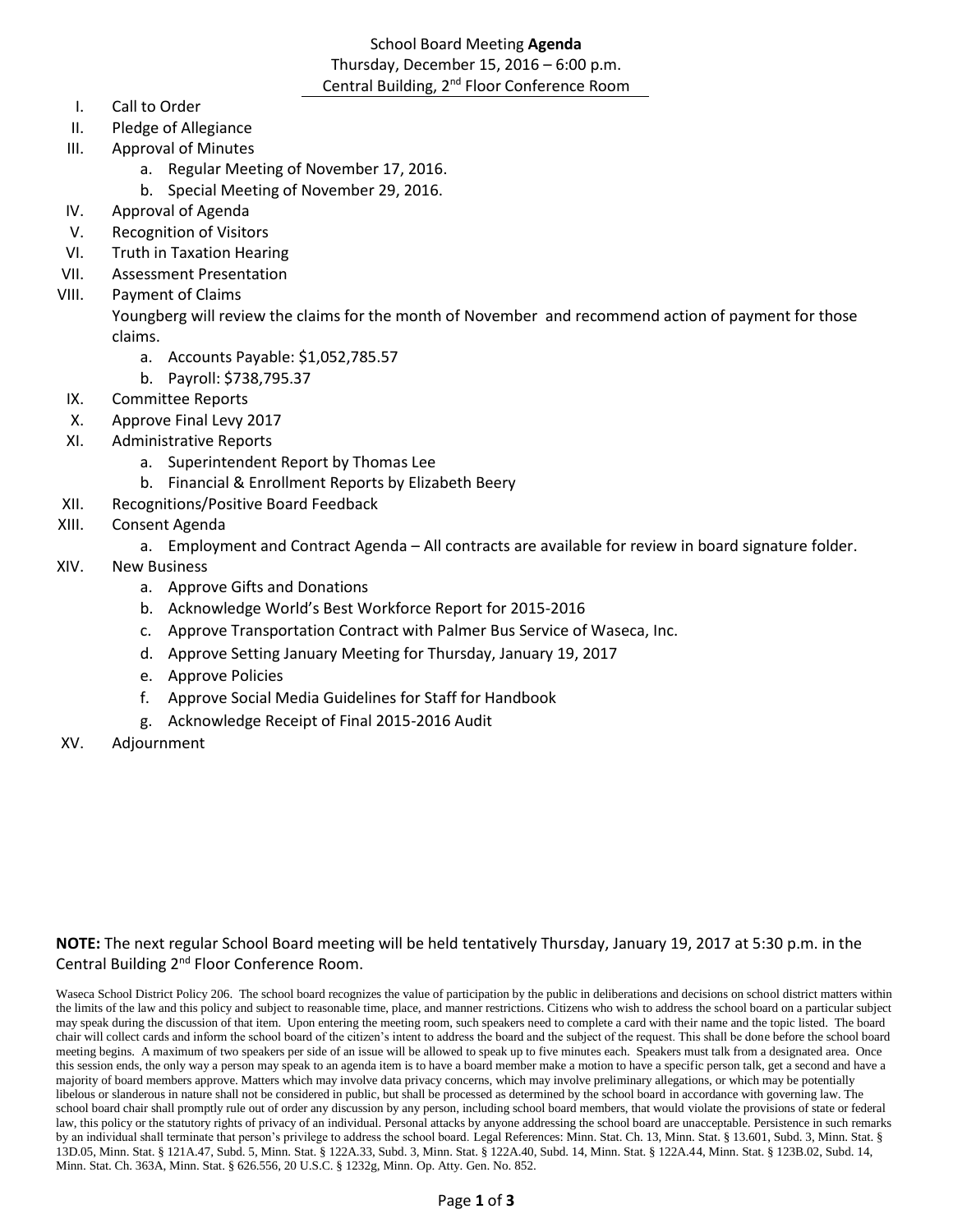## Approve Final Levy 2017

Included with this mailing is the official levy certification for the 2017 property taxes for school purposes. This is in accord with the information to be presented at the truth-in-taxation hearing. The district recommends certifying the maximum 2017-2018 levy amount of \$4,303,576.34.

#### Consent Agenda

## **a. Employment and Contract Agenda**

- 1. Leave Requests: Paulina Guse, 2<sup>nd</sup> Grade Teacher;
- 2. Resignations: Jenny Sandbeck, Opening Opportunities Coordinator;
- 3. Contract Approvals:
	- a. Extracurricular: Melissa Cox, Assistant Gymnastics Coach; Haley Feltis, Frontline Instructor; Richard Guse, Boys 9th Grade Basketball Coach; Thomas Holtz, Assistant Girls Hockey; Anthony Kiekenapp, Boys Assistant Hockey Coach; Christopher Storey, Boys Head Hockey Coach;

#### New Business

## **a. Approve Gifts and Donations**

We recommend that you approve the following gifts and donations:

- 1. We sincerely appreciate all of the effort that went into the Bluejay Blast. Through the community's generosity, the Bluejay Blast earned \$44,000.
- 2. Donation of \$450 from First National Bank for hard cover copies of author Tim Green's book "Left Out."
- 3. Donation of \$900 from Waseca Area Foundation for hard cover copies of author Tim Green's book "Left Out."
- 4. Donation of \$3600 from Prairie Lakes Art Council for author Tim Green to work with our WIS Students;
- 5. Donation of \$2500 from Waseca Area Foundation for sensory equipment for ECSE;
- 6. Donation of \$100 from Dennis and Sue Wehr for students serving at their daughter, Hollie's, wedding;
- 7. Donation of \$200 from Century 21 for Eagle Bluff 2016-2017 Environmental Learning Trip;

Total value of gifts and donations: \$51,750.

## **b. Acknowledge World's Best Workforce Report for 2015-2016**

Tom will send this out next week.

## **c. Approve Transportation Contract with Palmer Bus Service of Waseca, Inc.**

Contract is attached. We recommend approval.

## **d. Approve Setting January Meeting for Thursday, January 19, 2017**

We recommend approval.

## **e. Approve Policies**

- 1. These policies were revised and require two readings, this being their second:
	- o 515 Protection and Privacy of Pupil Records
	- o 520 Student Surveys
	- o 521 Student Disability Nondiscrimination
	- o 527 Student se and Parking of Motor Vehicles; Patrols, Inspections, and Searches
	- o 529 Staff Notification of Violent Behavior by Students